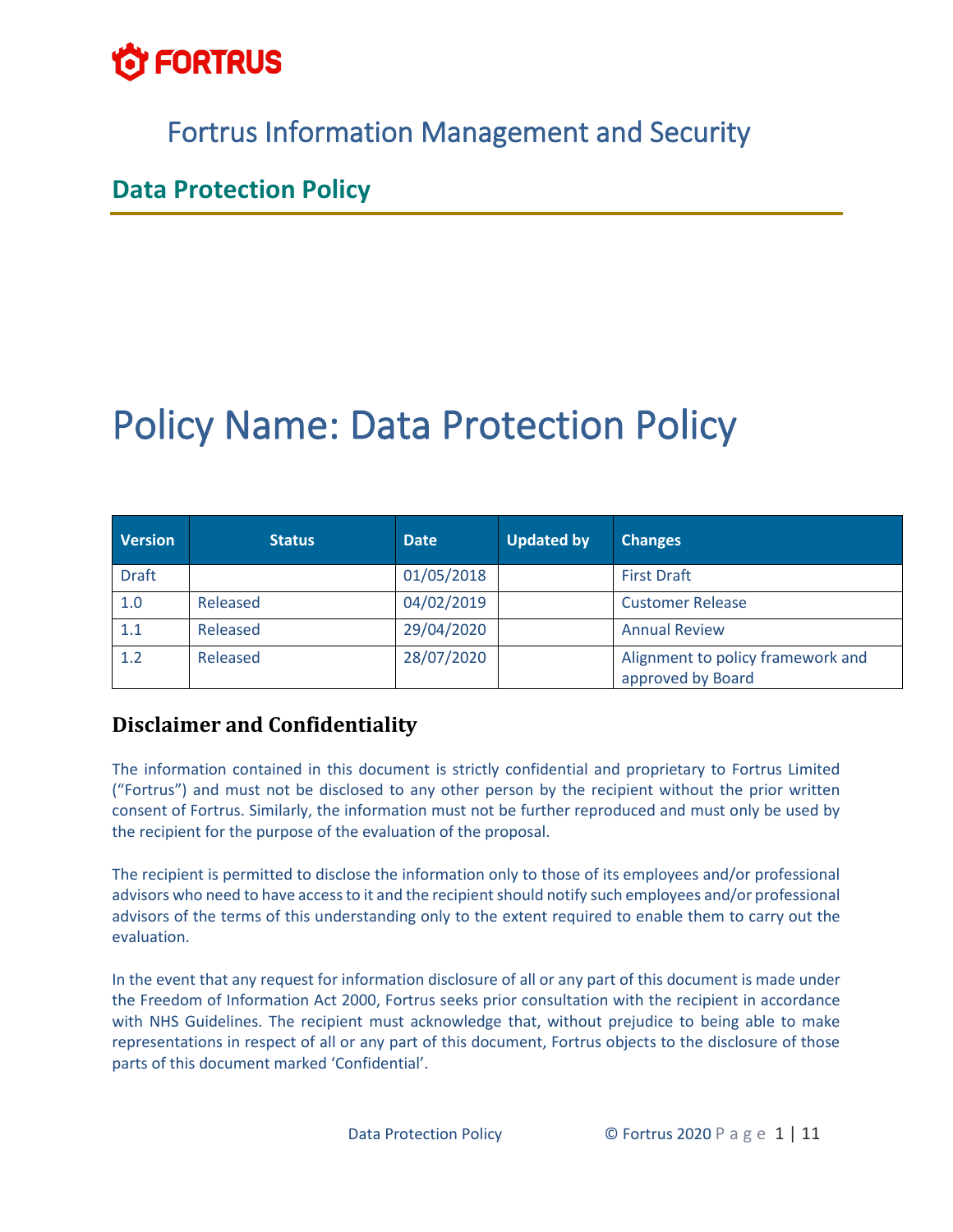# **O FORTRUS**

#### **Contents**

# **Table of Contents**

| 1.  |                                                                                         |
|-----|-----------------------------------------------------------------------------------------|
| 2.  |                                                                                         |
| 3.  |                                                                                         |
| 4.  |                                                                                         |
| 5.  |                                                                                         |
|     |                                                                                         |
|     |                                                                                         |
|     | The circumstances under which we may share your personal data or disclose it to others7 |
|     |                                                                                         |
| 6.  |                                                                                         |
| 7.  |                                                                                         |
| 8.  |                                                                                         |
| 9.  |                                                                                         |
| 10. |                                                                                         |
| 11. |                                                                                         |
| 12. |                                                                                         |
| 13. |                                                                                         |
| 14. |                                                                                         |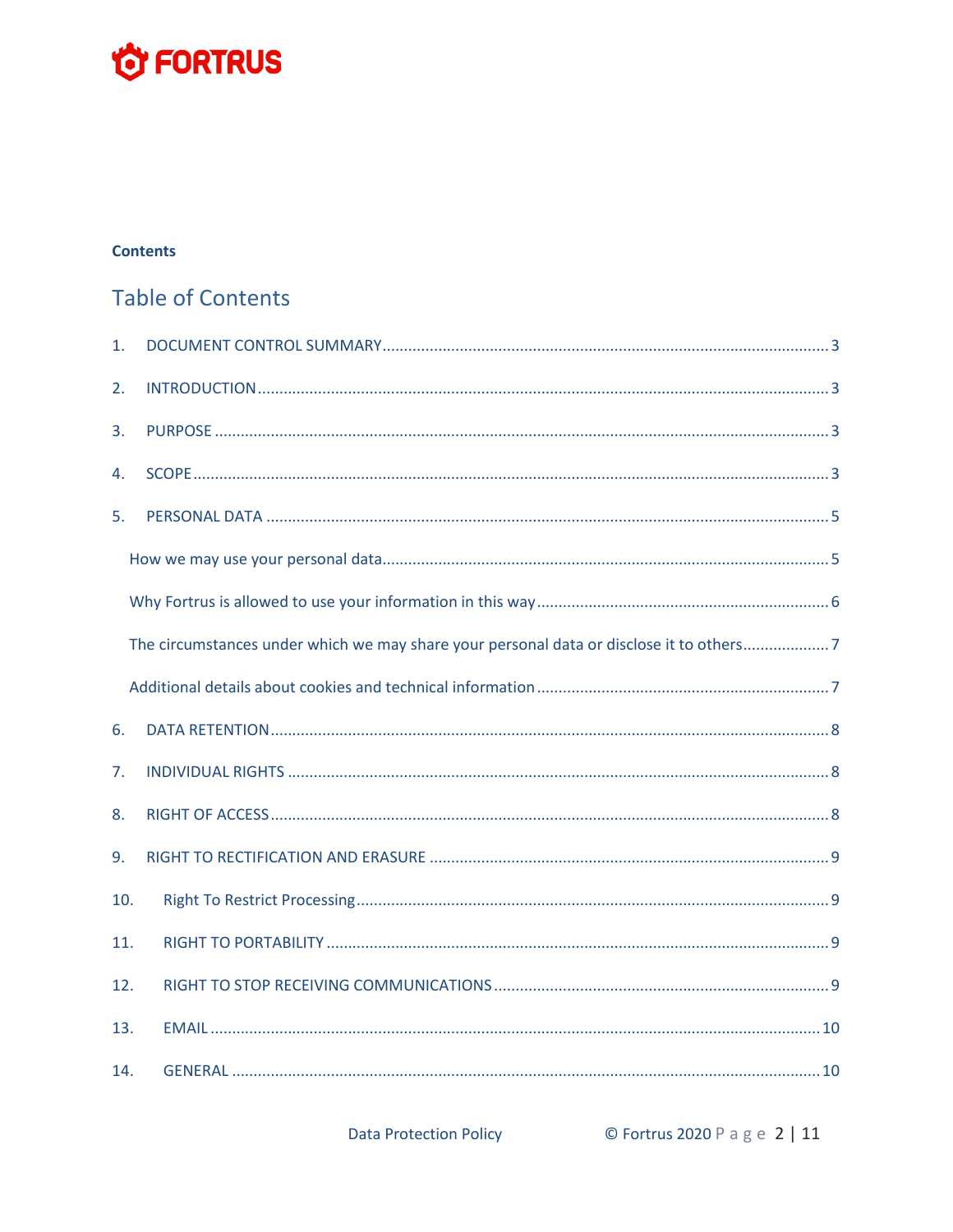## <span id="page-2-0"></span>**1. DOCUMENT CONTROL SUMMARY**

**Policy Title: -** Data Protection Policy **Status (review or New): - New Areas affected by the policy: -** All areas of Fortrus Limited. **Policy originators/authors: -** Chief Technology Officer **Consultation and Communication with Stakeholders**

Document to be made available to Staff working in or on behalf of Fortrus Limited in the UK and the EU (this includes contractors, temporary staff, embedded staff, secondees and all permanent employees) To be published on the Corporate Website and made available to customers.

### <span id="page-2-1"></span>**2. INTRODUCTION**

Fortrus Ltd respect individuals', customer's and partner company's rights over their personal data. We are committed to ensuring that information is treated appropriately in everything we do. Any personal information received by Fortrus in the course of providing Services is controlled by us and so we are considered the data controller of your personal information under European Union and UK data protection law. Any entities providing additional services will also separately be a "data controller" of your information if you sign up for such additional services. You can access the privacy policies of these entities from them directly. We will comply with the data protection laws set out in the Data Protection Act 23 May 2018 and from 25 May 2018 the General Data Protection Regulation (EU) 2016/679 when keeping personal information about you.

#### <span id="page-2-2"></span>**3. PURPOSE**

The purpose of this policy is to outline how and why Fortrus Limited handles personal data and the rights of individuals for whom Fortrus Limited is holding personal data.

### <span id="page-2-3"></span>**4. SCOPE**

This Policy outlines:

• How Fortrus may collect personal data about you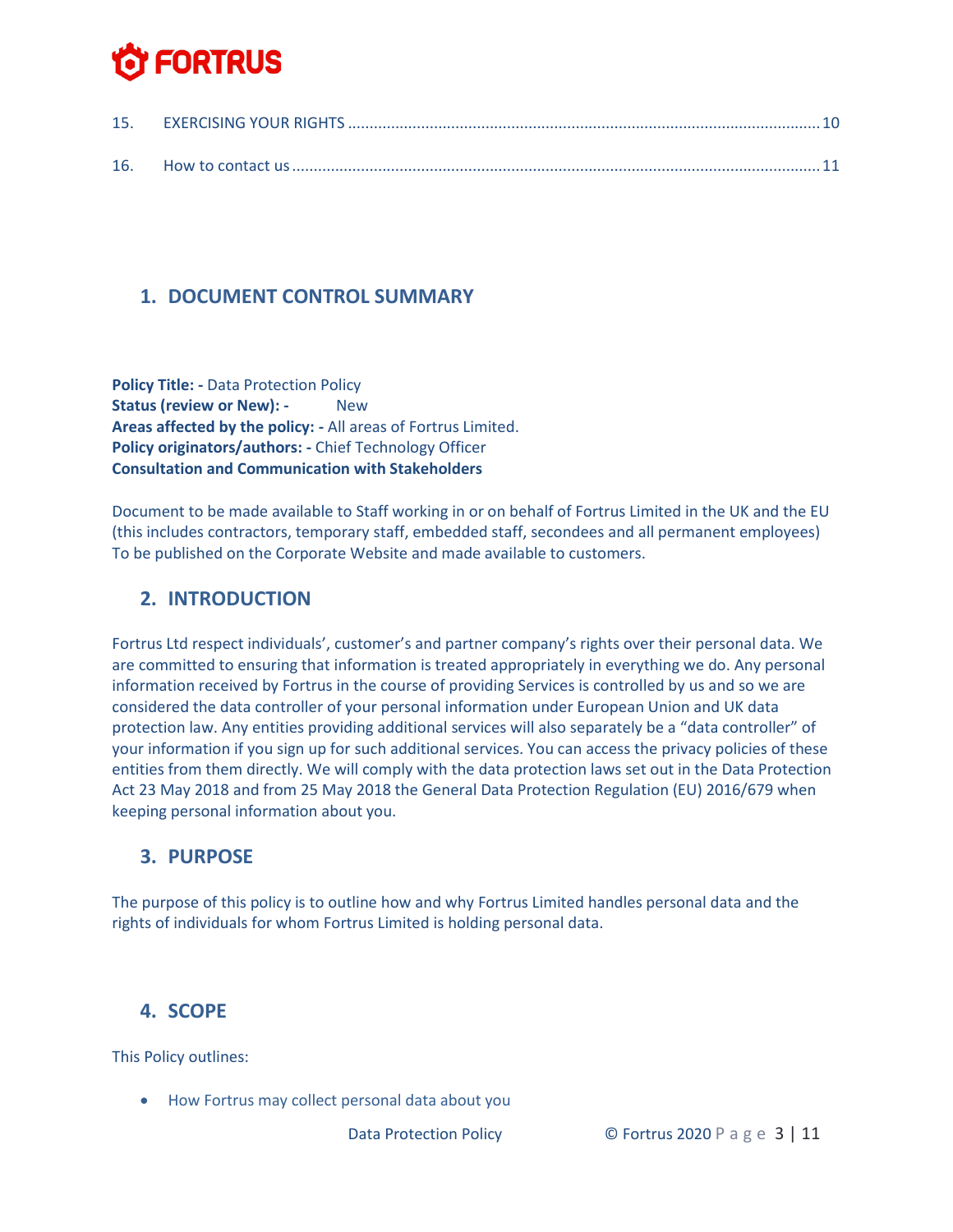- How Fortrus may use your personal data
- Why Fortrus is allowed to use your information in this way
- The circumstances under which Fortrus may share your personal data or disclose it to others
- Additional details about cookies and technical information
- Data retention policies
- Your rights over personal data
- How to contact Fortrus

Where this Notice refers to 'personal data' it is referring to data about you from which you could be identified – such as name, date of birth or contact details.

This Notice applies to all personal data processed by Fortrus about its customers and contacts. This includes data that may have been provided via third parties, and which is therefore also covered by their own Privacy / GDPR Policies.

This policy was last updated on 6<sup>th</sup> July 2020. Any updates will be posted to this version of the policy. If you wish to see a previous version of the policy, or have any other questions, please get in touch.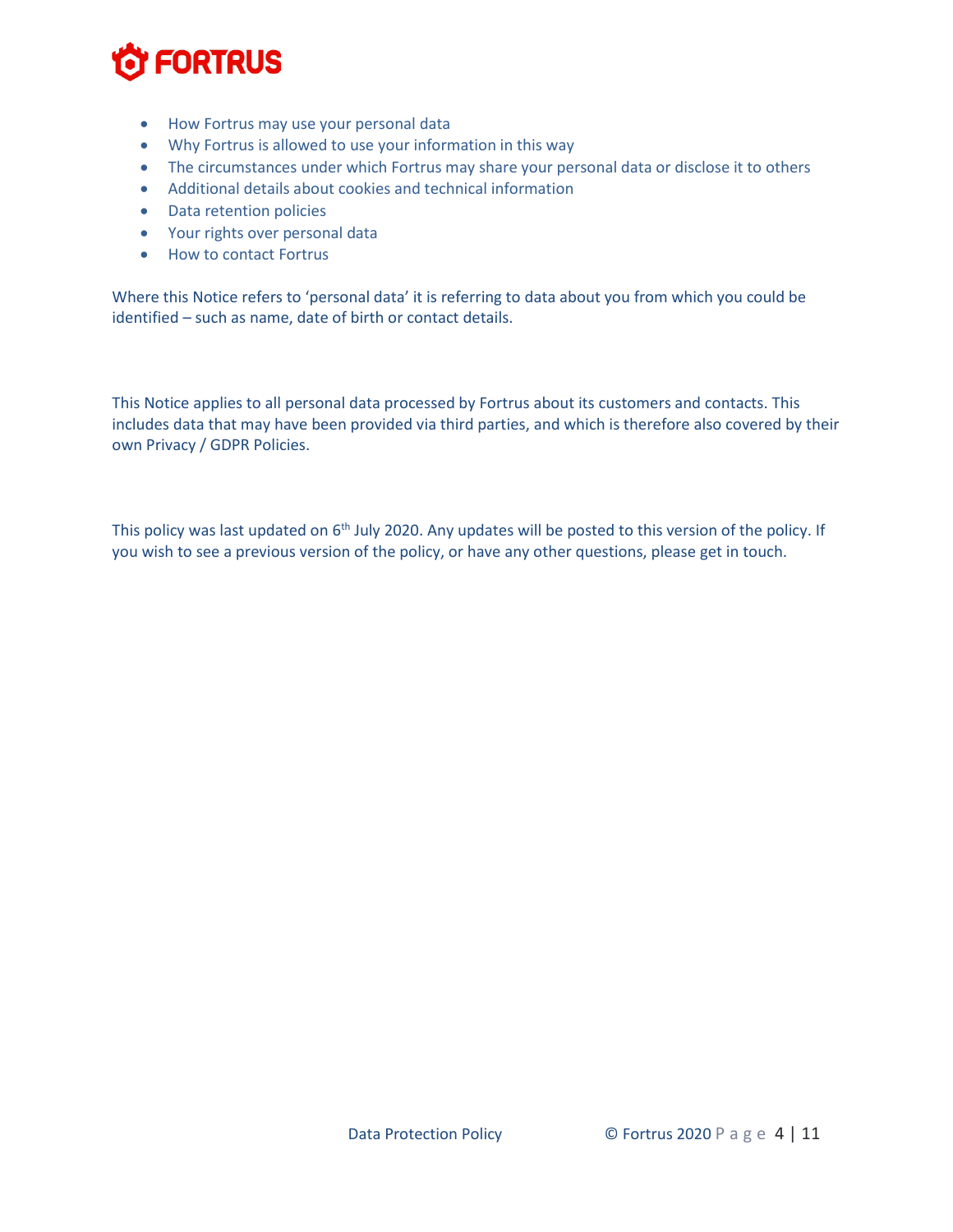### <span id="page-4-0"></span>**5. PERSONAL DATA**

Fortrus may collect personal data from you via means such as:

- In person, when you speak to one of our representatives
- Through a telephone call, either where you call us or we call you
- On paper, such as if you return/send a printed document to us
- Digitally, such as if you fill in a form on a website or interact with Fortrus online
- When you enter into a transaction with Fortrus
- On marketing platforms, where you have provided the information or made the information public, or you have made the information available in a social media forum run by Fortrus
- On a Customer Relationship Database
- On a platform used as part of our services to you such as a Support Portal or Help Desk Portal.

We may collect personal data about you such as:

- Name
- Contact details (e.g. email address, address, telephone / mobile number)
- Future communication preferences
- Information about your company/organisation
- Issues you raise
- Topics you are interested in

We may also collect information when you interact with Fortrus digitally, such as by visiting our website(s) or communicating with one of our social media channels. This may include additional data to that above, such as:

- Your IP address
- Your device, browser or operating system
- Details of the links that you click and the content that you view
- Any other information you share when using third party sites (e.g. sending a tweet or using the Like function on Facebook) We may also place one or more cookies on your device. For further details on this, see below.

We may also collect information about you from other public sources, such as Companies House or other commercially available sources. We only do so where those sources are lawfully permitted to share the data with us and where we have a legal basis to process data from such sources.

#### <span id="page-4-1"></span>*How we may use your personal data*

We may use your personal data to assist with providing a service to you, share it with our representatives internally and/or contact you in future.

Examples of the way we may use your data include to: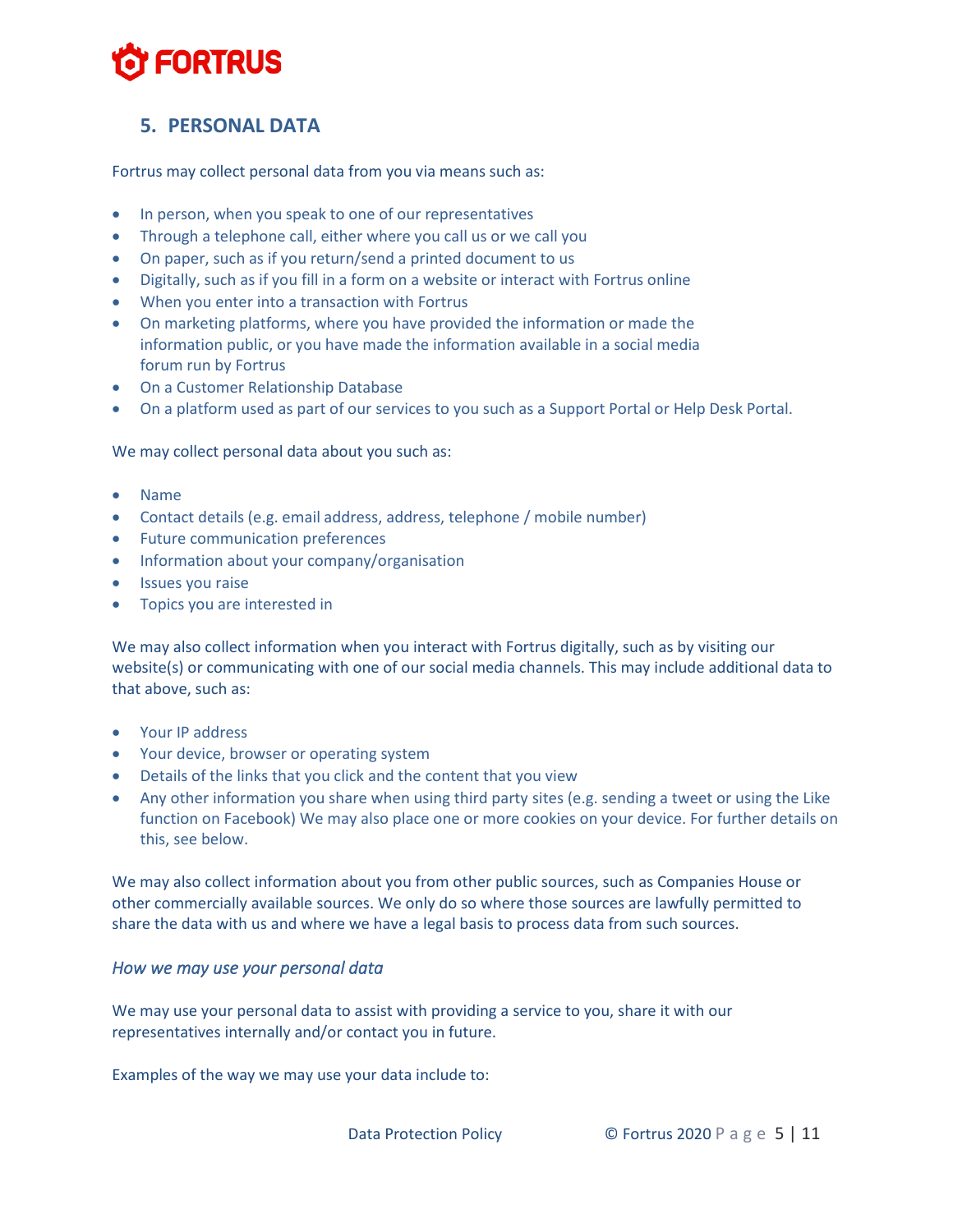- Share the outcome of any contact we make with you to highlight new products and
- features of existing products
- Sending you news associated with Fortrus
- Tell you about service or company changes that may be of interest to you
- Respond to queries that you raise with us
- Manage our sites and services

For more specific information about how we use your data for these activities, and the legal basis on which we rely to process your data in this way, please see the 'Why Fortrus is allowed to use your information in this way' part of this Notice.

If you have provided us with your email, mobile phone number or landline phone number and we have a legal right to use them for such purposes.

You may opt out of communications from us at any time.

Depending on how and why you provide us with your personal data it may be shared within Fortrus or with companies that provide services to the Fortrus.

However, save for the limited circumstances noted above, we will never pass your personal data to any unrelated third parties unless you have given us your permission to do so and we will do our best to ensure any third party has appropriate data controls in place to comply with, and meet the standards of the same laws as Fortrus.

#### <span id="page-5-0"></span>*Why Fortrus is allowed to use your information in this way*

Fortrus is a UK Registered Company that provides services to UK and European partners. It is necessary to hold information on individuals', partners' and companies to allow us to be operationally responsive to customer requests, to inform you of changes to any part of our business, to keep in touch with you when you make a request of us and to develop our services.

You do have rights to ask us to stop processing your data for these purposes, and you can read details about those rights below.

In addition to the above we may also process your data for other purposes where you ask us to, or enter into a relationship with us that requires us to. In these circumstances a contract will be put in place between you and us and we will process your personal data to the extent that we need to in order to fulfil our obligations under that contract.

Similarly, you may from time to time give us your consent to send you communications by e-mail (or similar mediums) which promote our work. Where you do that we will use your details to send you those kinds of communications until you tell us otherwise. Should you ever ask us to stop sending those kinds of communications we will hold your details on file to ensure that we respect that request – we justify that retention on the basis that we have a legitimate interest in holding your data in that way.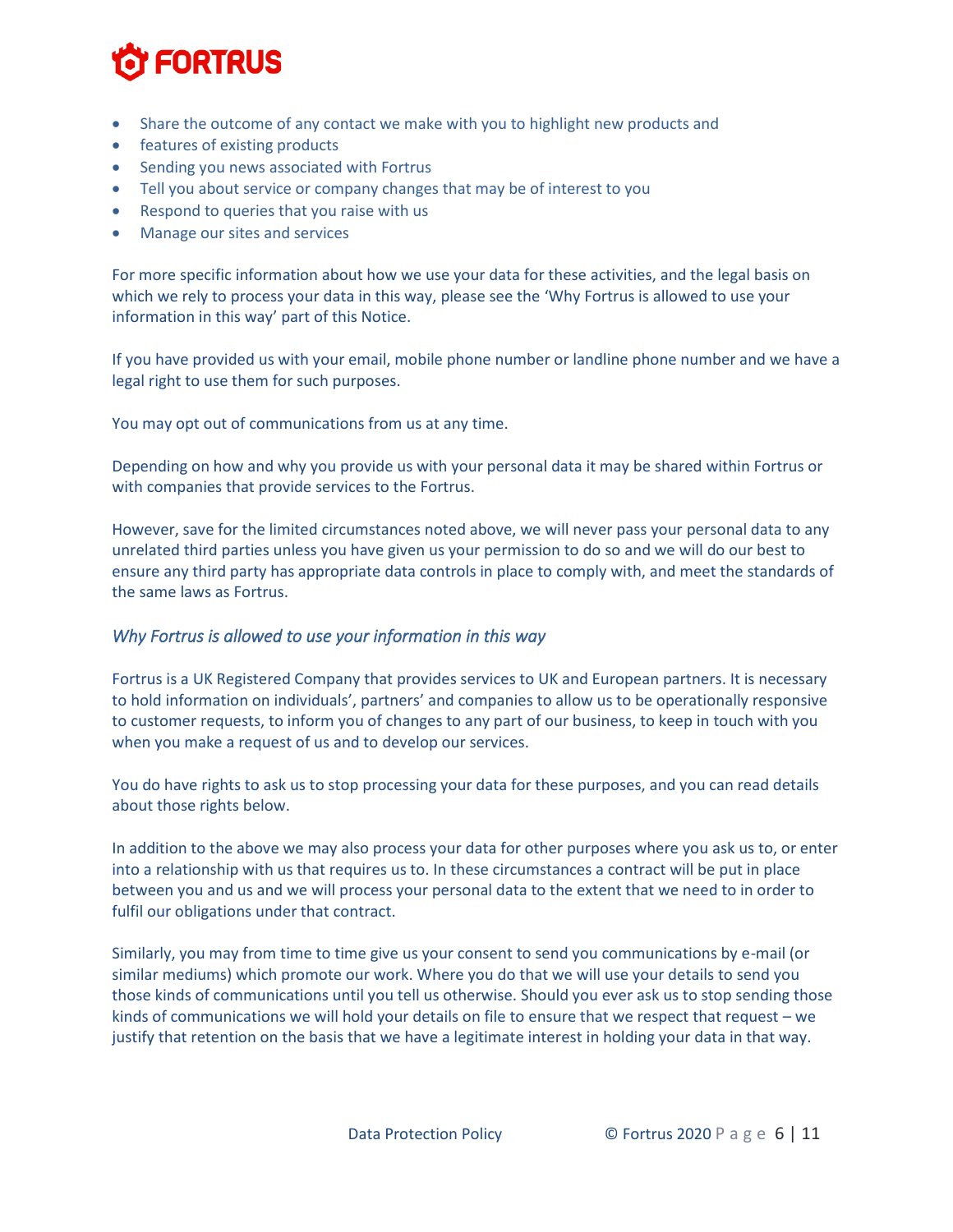#### <span id="page-6-0"></span>*The circumstances under which we may share your personal data or disclose it to others*

Fortrus will never sell your personal data to third parties.

Depending on how and why you provide us with your personal data it may be shared within the company and it may also be shared with those who provide services to Fortrus.

We may use service providers to undertake processing operations on our behalf to provide us with a variety of administrative, statistical, advertising and technical services. We will only supply service providers with the minimum amount of personal data they need to fulfil the services we request. We oblige all of our data processors to sign contracts with us that clearly set out their commitment to respecting individual rights, protecting your personal data – including not using it for any purpose other than providing us with an agreed service or fulfilling their legal obligations - and their commitments to assisting us to help you exercise your rights as a data subject.

With your consent, service providers may hold personal data about you in order to facilitate the provision of future services or financial transactions to which you have agreed, such as a payment processor retaining your payment details in order to process agreed future payments from you.

Please note that some of our service providers may be based outside of the European Economic Area (the "EEA"). Where we transfer your data to a service provider that is outside of the EEA we seek to ensure that appropriate safeguards are in place to make sure that your personal data is held securely and that your rights as a data subject are upheld – in almost all cases we do this by ensuring that the agreements between us and our chosen service providers contain model clauses that oblige them to treat your personal data as if they themselves were based in the EEA.

However, save for the limited circumstances noted above, we will never pass your

personal data to any unrelated third parties unless you have given us your permission to do so.

#### <span id="page-6-1"></span>*Additional details about cookies and technical information*

A cookie is a small text file placed on your device when you visit a website. You can accept or decline cookies through your browser settings or other software. For more information about cookies, see [Information Commissioner's Office's Cookies Information](https://ico.org.uk/your-data-matters/online/cookies/)

When you visit our website(s), we may place one or more cookies on your device. These are for purposes which include:

- Improving your experience of visiting the site, including providing personalised content
- Gathering information you have submitted via the site
- Processing requests for information or action that you have made through the site
- Processing login requests
- Enabling your activity in one place to be used to decide on what information, if any, to present to you in other places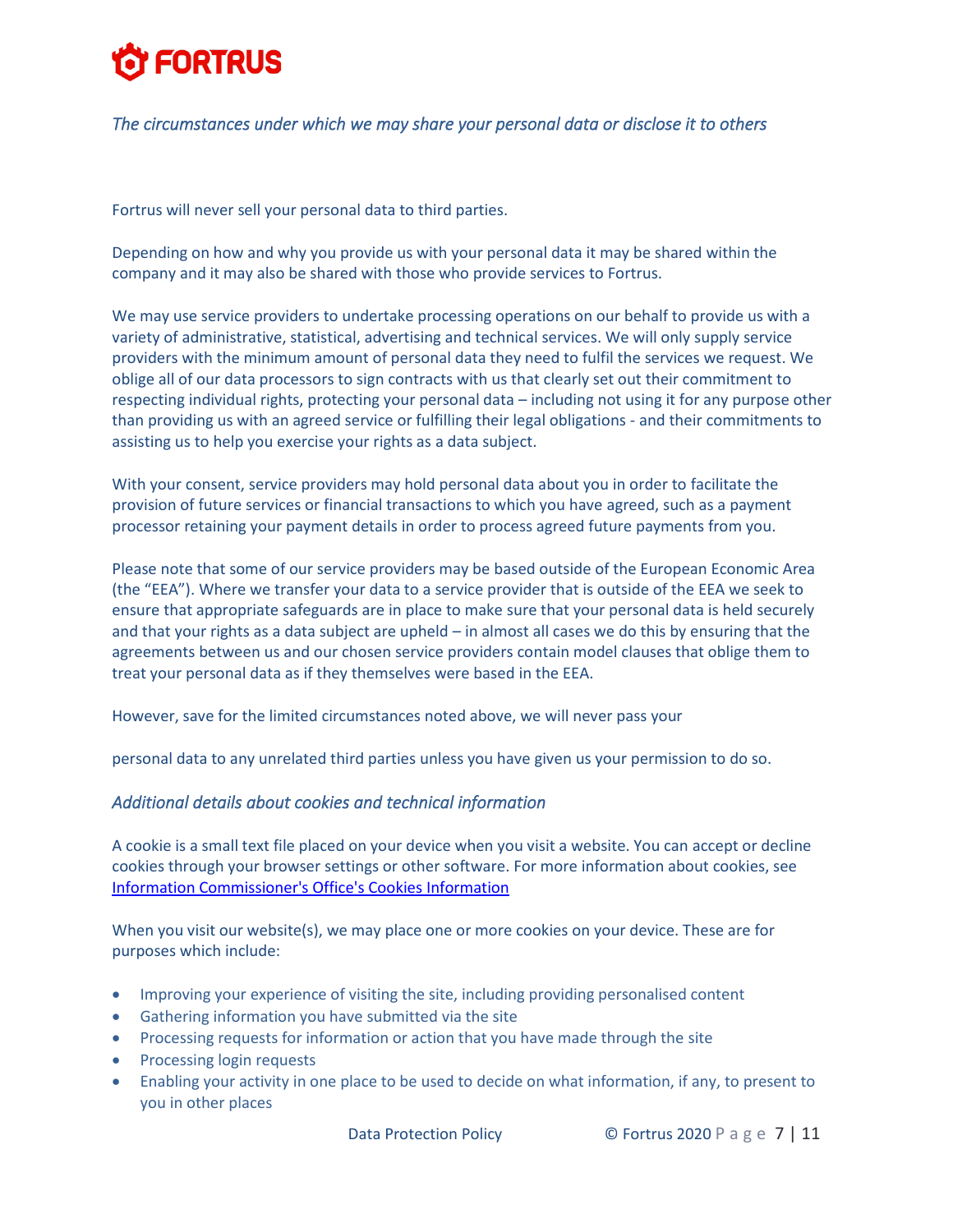- Gathered statistical information about the usage of the site
- Ensuring the smooth operation of online services
- Remembering whether or not you have been shown a cookie notification message on an earlier visit to the site
- To make sure marketing you may receive from us are relevant to your interests.

By using one or more of our sites, you are consenting to our use of cookies in accordance with this Notice. If you do not agree to our use of cookies, then you should set your browser or other software settings accordingly.

We also provide options to share content on social media which may result in your being directed to the social media network's own systems. If you proceed with this, those networks may gather personal data about you in line with their own privacy policies. On our websites or in other digital communications we may also use technologies variously described as web beacons, pixel tags, clear gifs or tracking pixels to provide us with information about how people have navigated through the site or responded to the communication.

Fortrus takes the protection of your information very seriously. We use encryption (TLS) to protect your personal data when appropriate, and all the information provided to the company is stored securely once we receive it. Employees working for Fortrus only have access to the information they need, and the web servers are stored in a secure environment. Fortrus may store your personal data on secure servers either on our premises or in third party data centres within the EEA.

### <span id="page-7-0"></span>**6. DATA RETENTION**

Fortrus only keeps your personal data for as long as required to meet the purposes set out in this Notice, unless a longer retention period is required by law. For example, this may include holding your data after you have ceased to engage with Fortrus (such as by resigning) where we have a legitimate interest in doing so, such as to enable us to respond effectively to grievances that may arise after you cease to engage with us.

Fortrus has a Records Management Policy which sets out how we manage the retention of such information.

All of the above is subject to your legal rights, such as to have data in certain cases deleted or corrected, as set out below.

### <span id="page-7-1"></span>**7. INDIVIDUAL RIGHTS**

You have legal rights over any of your personal data that we hold.

#### <span id="page-7-2"></span>**8. RIGHT OF ACCESS**

You may, at any time, request access to the personal data that we hold which relates to you.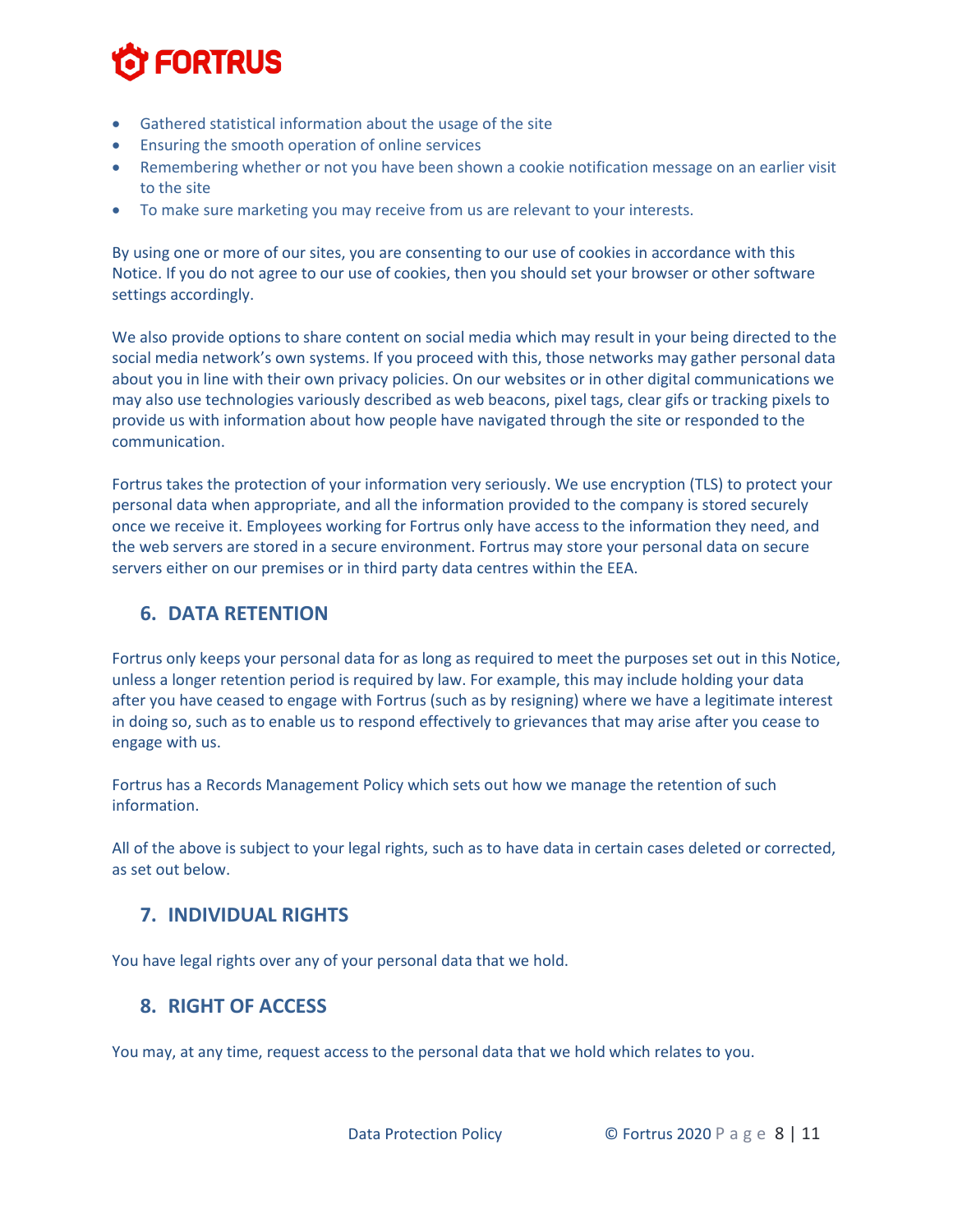This right entitles you to receive a copy of the personal data that we hold about you. It is not a right that allows you to request personal data about other people, or a right to request specific documents from us that do not relate to your personal data.

## <span id="page-8-0"></span>**9. RIGHT TO RECTIFICATION AND ERASURE**

You may, at any time, request that we correct personal data that we hold about you which you believe is incorrect or inaccurate. You may also ask us to erase personal data if you do not believe that we need to continue retaining it (sometimes called the right to be forgotten).

Please note that we may ask you to verify any new data that you provide to us and may take our own steps to check that the new data you have supplied us with is accurate. Further, we are not always obliged to erase personal data when asked to do so; if for any reason we believe that we have a good legal reason to continue processing personal data that you ask us to erase we will tell you what that reason is at the time we respond to your request.

### <span id="page-8-1"></span>**10.Right To Restrict Processing**

Here we process your personal data on the legal basis of us having a legitimate interest to do so, you are entitled to ask us to stop processing it in that way if you feel that our continuing to do so impacts on your fundamental rights and freedoms or if you feel that those legitimate interests are not valid.

You may also ask us to stop processing your personal data (a) if you dispute the accuracy of that personal data and want us verify its accuracy; (b) where it has been established that our use of the data is unlawful but you do not want us to erase it; (c) where we no longer need to process your personal data (and would otherwise dispose of it) but you wish for us to continue storing it in order to enable you to establish, exercise or defend legal claims.

If for any reason we believe that we have a good legal reason to continue processing personal data that you ask us to stop processing, we will tell you what that reason is, either at the time we first respond to your request or after we have had the opportunity to consider and investigate it.

### <span id="page-8-2"></span>**11.RIGHT TO PORTABILITY**

Where you wish to transfer certain personal data that we hold about you, which is processed by automated means, to a third party you may write to us and ask us to provide it to you in a commonly used machine-readable format.

### <span id="page-8-3"></span>**12.RIGHT TO STOP RECEIVING COMMUNICATIONS**

Wherever possible, we will provide you with a choice about how we can contact you to share information about Fortrus. You can opt out of communications at any time by contacting dpo@fortrus.com. It may take several days for requests submitted this way to become effective on our systems, or by the methods described below.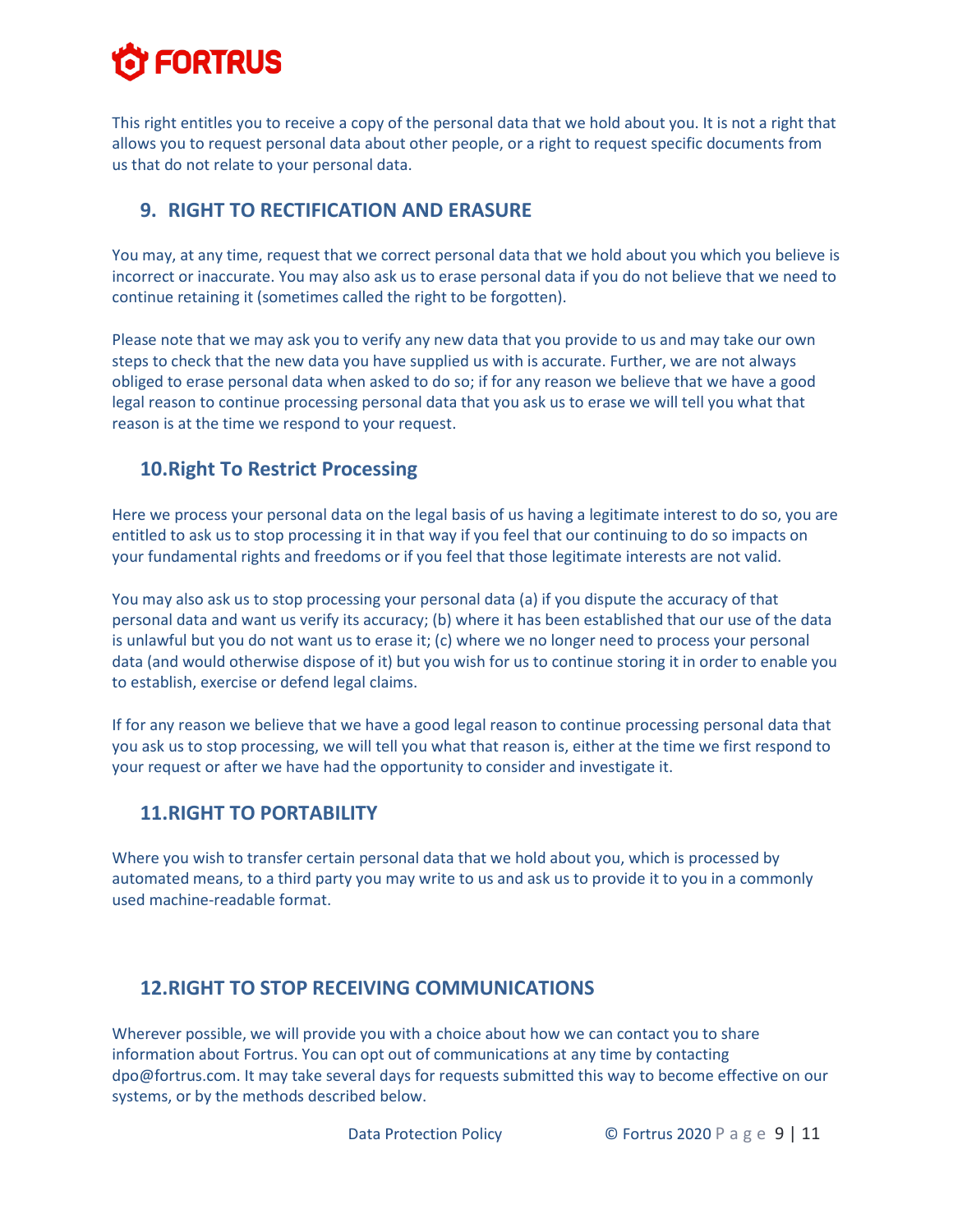### <span id="page-9-0"></span>**13.EMAIL**

If you provide us with your email address and indicate that we may do so (e.g. by subscribing to an email distribution list we may send you further information about Fortrus in the future. These communications will take the form of emails informing you about us and our work.

You can request that you cease to receive these kind of communications from us at any time. The easiest way to do so is to use the unsubscribe link provided at the bottom of any e-mail messages that we send to you. You can also do so at any time by visiting dpo@fotrus.com. It may take several days for requests submitted this way to become effective on our systems.

#### <span id="page-9-1"></span>**14.GENERAL**

While all of our direct marketing communications contains details of how you can contact us to stop receiving them in the future, you can either follow those instructions (such as using the unsubscribe link in an email) or visit fortrus.com, or ask us directly using the contact details below. If you do the latter, please provide us with full details of the contact details, postal addresses, email addresses and so on to which you wish us to stop sending communications to in order to help us deal with your request quickly and accurately.

Fortrus Ltd

Business & Technology Centre,

Bessemer Drive,

Stevenage SG1 2DX

Phone: 01438 310179

Email: [dpo@fortrus.com](mailto:dpo@fortrus.com)

We will process any requests to stop receiving communications as quickly and comprehensively as is practical although there may in some cases be further communications already on their way to you which cannot be stopped.

If you ask us to stop sending you information we may keep a record of your information to make sure we do not contact you again, up until the normal retention period for that type of data.

Please note that this right to stop communications does not apply to emails that we send to you that are a necessary part of us providing a service to you or us notifying you about how your personal data is being used.

### <span id="page-9-2"></span>**15.EXERCISING YOUR RIGHTS**